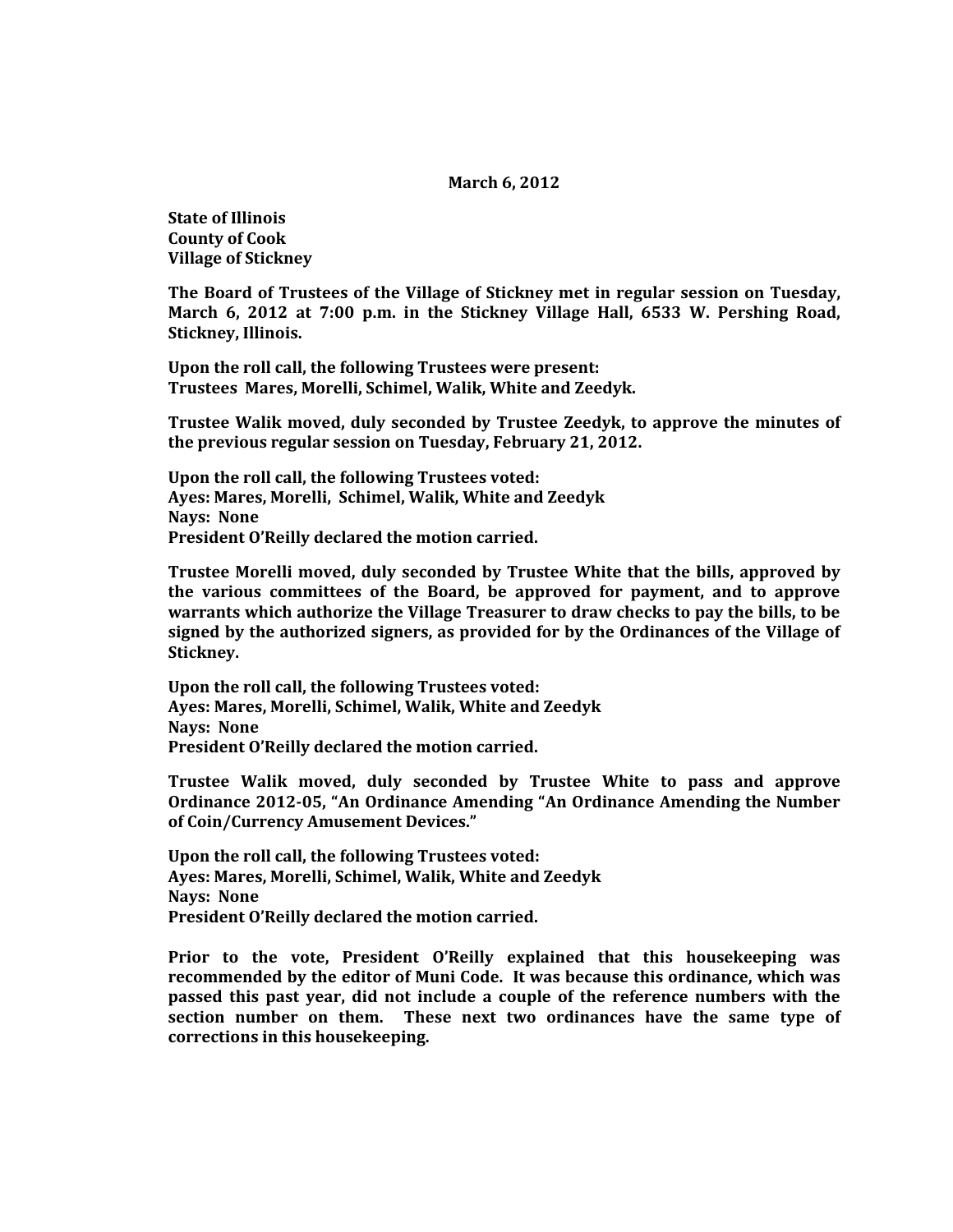**Page 2**

**Trustee Walik moved, duly seconded by Trustee Mares to pass and approve Ordinance 2012-06, "An Ordinance Amending "An Ordinance Amending the Number of Coin/Currency Video Section Numbers."**

**Upon the roll call, the following Trustees voted: Ayes: Mares, Morelli, Schimel, Walik, White and Zeedyk Nays: None President O'Reilly declared the motion carried.**

**Prior to the vote, President O'Reilly explained that this is the same type of correction as the previous ordinance housekeeping recommendation made by the Muni Code editor.**

**PRESIDENT REPORT: During the February 21, 2012 Village Board Meeting, a resident remarked about flyers being distributed throughout the Village by taping them on garages. I learned that our Ordinance Officer Arturo had already talked to the distributor of the flyer a full two weeks prior to the February 21, board meeting. Arturo informed them that they will be ticketed and fined if they do this again. Arturo told the contact that they needed to go to the office and get permission to pass out any flyers. The distributor of the flyer understood and said he didn't want any trouble. So, we should not have any more trouble with that.**

**CLERK'S REPORT: A reminder was given that March 20, 2012 is the Presidential Primary Election. The Village Board Meeting will be moved to Wednesday, March 21, 2012. The clerk suggested that people do their homework prior to voting. She provided them with the County Clerk's web site of, [www.cookcountyclerk.com](http://www.cookcountyclerk.com/)  People can look at their sample ballot at this site. Recommendation information is available on the judges listed on the ballot. Go to Voteforjudges.org to review recommendations from the Alliance for Bar Associations for Judicial Screening. Lastly, people were reminded that there will be a referenda question on the ballot.**

## **TRUSTEE REPORTS:**

**Trustee Morelli reported on the February 2012 Fire Department activity. Calls: include 2 working fires, both at Koppers, 9 service related calls and 50 ambulance calls, 4 automatic fire alarms and trouble alarms, 6 motor vehicle accidents, 11 mutual automatic aid calls, 7 automatic trouble fire alarms, 2012 was 176 calls.** 

**Trustee Schimel gave a quick reminder that the Senior Exemption and Senior Freeze is due by March 14. The application was to be received in the mail. The Freeze needs to be notarized. Trustee Schimel recommended that we check if our senior citizen neighbors have received their applications and mailed them in. They could also go to the Assessor's office located in the Clinic building.**

**Trustee Walik informed us that April 21, is our Earth Day activity from 9:00 to 12:00 on 41st and Ridgeland. We will clean up the parks. There are applications available for the Village of Stickney Tree Lottery. The deadline is April 2. The winners will be announced at the April 3, Village Board Meeting. Arbor Day will be celebrated in the Village on April 27. Approximately 19 trees will be planted in the Village. Trustee Walik also went on to express his gratitude on the opening of the Stickney Recreation**